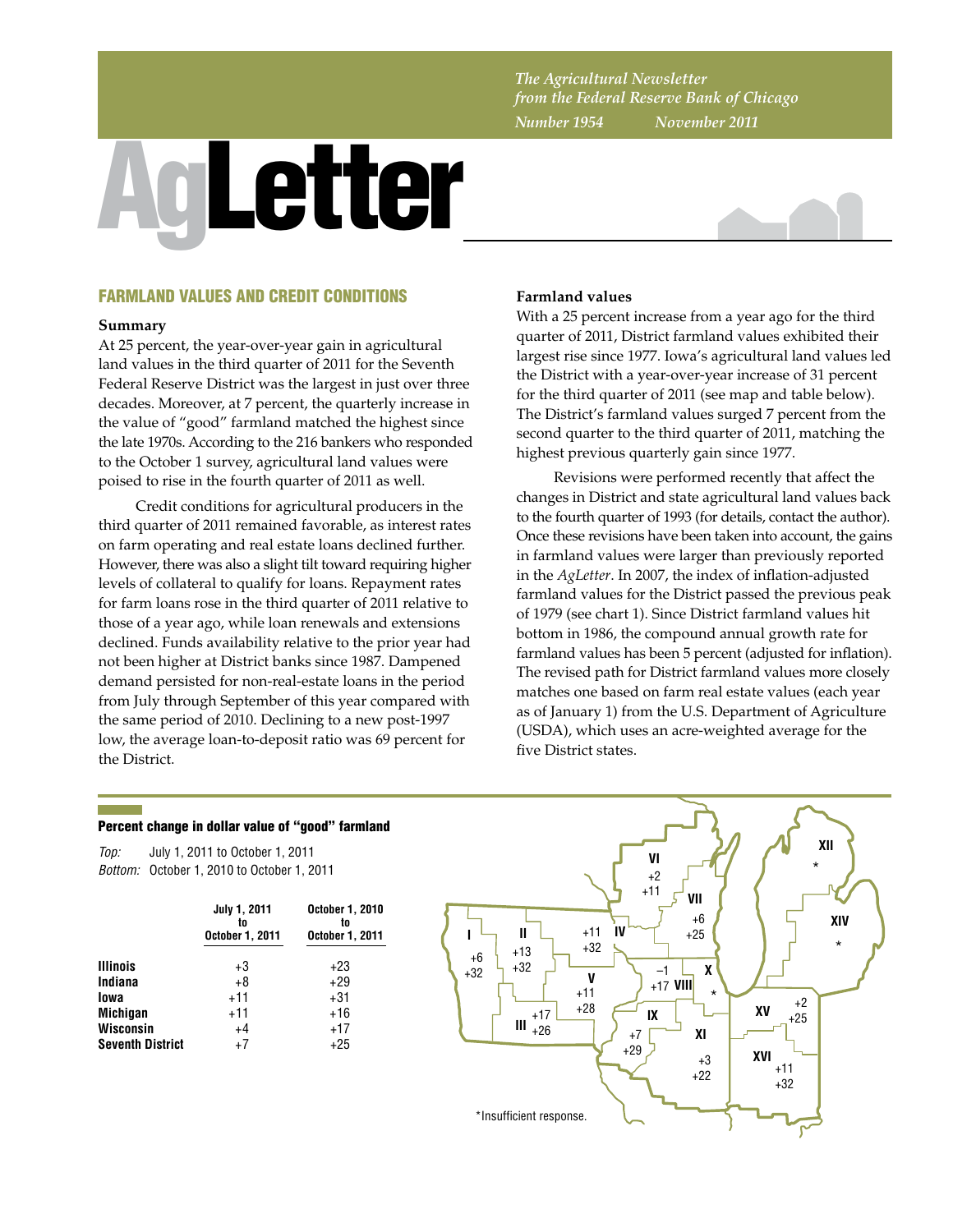### 1. Indexes of Seventh District farmland values and USDA farm real estate

index, 1981=100, adjusted by PCE



of Economic Analysis, Personal Consumption Expenditures (PCE) Price Index, from Haver Analytics.

Given that 39 percent of the survey respondents anticipated higher farmland values in the period from October through December of 2011 and only 2 percent anticipated lower farmland values, expectations overall favored continued increases in farmland values. This distribution of bankers' expectations was very similar to that for the previous quarter.

Demand to acquire farmland this fall and winter looked to remain strong. This demand appeared to be especially strong among farmers: About 60 percent of respondents forecasted higher demand for farmland among farmers over the next three to six months, whereas just 3 percent forecasted lower demand. In addition, 41 percent of the responding bankers expected greater demand to purchase farmland among nonfarm investors over the next three to six months, whereas 16 percent expected lesser demand. Higher volumes of farmland transfers compared with the previous fall and winter were predicted: 48 percent of respondents anticipated this outcome (versus 10 percent who anticipated lower volumes). Unsurprisingly, the highest farmland values in over three decades stoked expectations of more acres up for sale in the next three to six months.

Survey respondents anticipated increased net cash earnings for farm operations during the fall and winter relative to the previous fall and winter. A slide in corn and soybean prices this fall had not extinguished optimism regarding farm incomes, as evidenced by 74 percent of the responding bankers expecting higher net cash earnings for crops and 9 percent expecting lower earnings over the next three to six months. October corn and soybean prices remained 37 percent and 17 percent above the levels of a year ago, respectively. Hog, cattle, and dairy farmers were expected to see enhanced earnings this fall and winter as well. Over 30 percent of the respondents forecasted higher

livestock earnings; less than 20 percent forecasted lower earnings. Prices for hogs, cattle, and milk were 29 percent, 22 percent, and 7.6 percent higher this October than last October, respectively. Moreover, feed costs had declined, boosting net incomes from livestock. According to the latest USDA forecasts, 2011 net farm income is anticipated to increase \$24.5 billion from 2010, totaling \$103.6 billion. The rise in 2011 net farm income would stem from gains of \$34.7 billion in the value of crop production and \$22.7 billion in the value of livestock production, while purchased inputs would be \$28.0 billion higher. Elevated levels of farm income and heightened demand for farmland continued to support further gains in agricultural land values.

### **Credit conditions**

Agricultural credit conditions continued to improve across the District in the third quarter of 2011. Notably, interest rates on farm loans trended below the previous quarter's record lows (see table on the next page). As of October 1, the District average for interest rates on agricultural real estate loans was 5.36 percent. Interest rates for operating loans fell to 5.66 percent, on average, for the District. Iowa had the lowest rate for farm mortgages (5.24 percent). Indiana had the lowest rate for operating loans (5.44 percent).

In the third quarter of 2011, the index of funds availability had equaled its highest value since 1987. Given that 52 percent of the responding bankers indicated there were more funds available during the third quarter of 2011 than their banks had a year earlier and 3 percent indicated there were fewer, the index of funds availability hit 149 (see chart 2). Repayment rates on non-real-estate farm loans rose above the level of the July through September period of last year. The index of loan repayment rates remained 133, as 38 percent of the respondents observed higher rates of loan repayment and 5 percent observed lower rates. In addition, loan renewals and extensions on non-realestate agricultural loans were lower in third quarter of

### 2. Index of funds availability for the Seventh District index



Source: Author's calculations based on data from Federal Reserve Bank of Chicago farmland value surveys.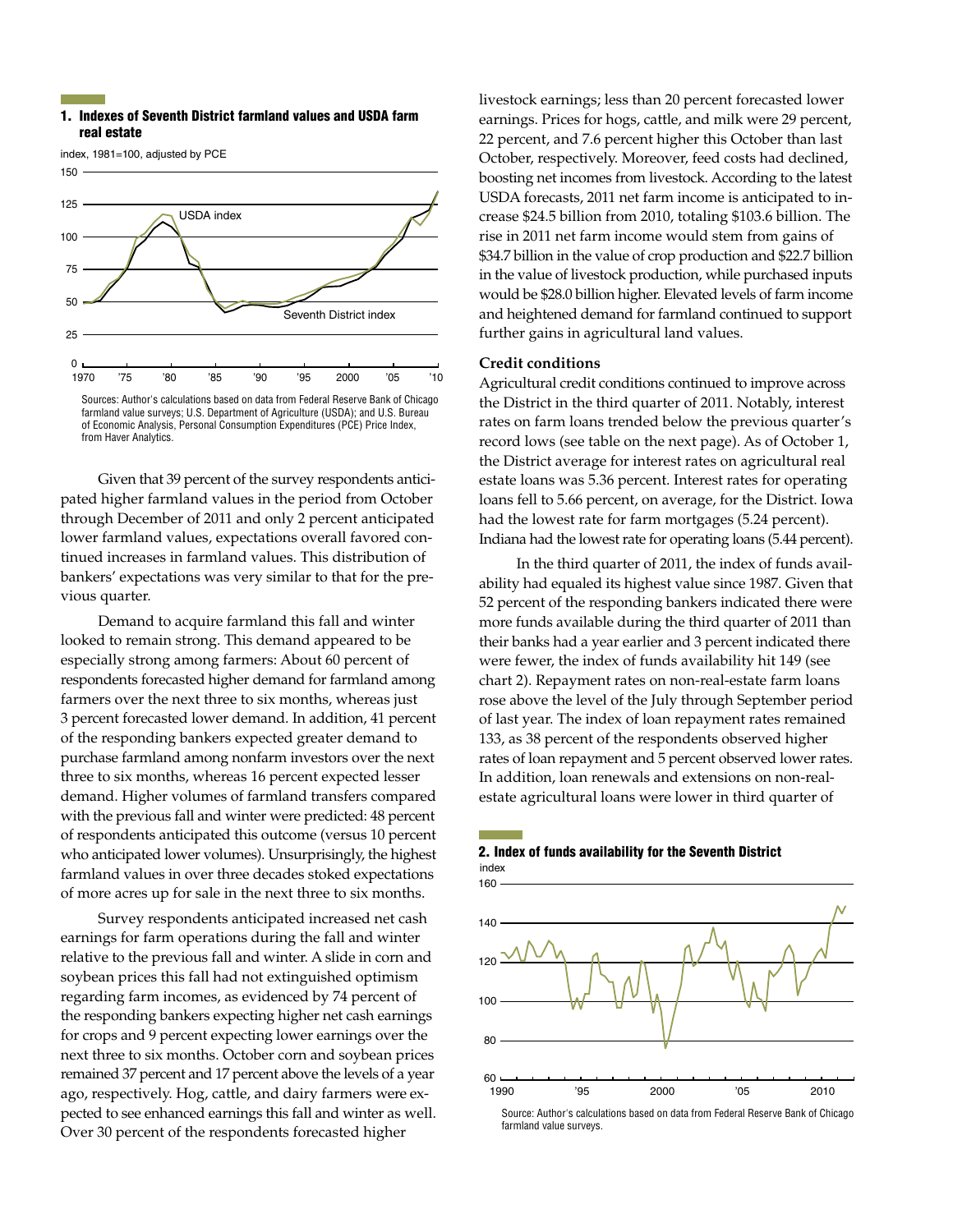### Credit conditions at Seventh District agricultural banks

|           | Loan<br>demand | <b>Funds</b><br>availability | Loan<br>repayment rates | Average loan-to-<br>deposit ratio | Interest rates on farm loans           |                               |                             |
|-----------|----------------|------------------------------|-------------------------|-----------------------------------|----------------------------------------|-------------------------------|-----------------------------|
|           |                |                              |                         |                                   | <b>Operating</b><br>loans <sup>a</sup> | Feeder<br>cattle <sup>a</sup> | Real<br>estate <sup>a</sup> |
|           | $(index)^b$    | $(index)^b$                  | $(index)^b$             | (percent)                         | (percent)                              | (percent)                     | (percent)                   |
| 2009      |                |                              |                         |                                   |                                        |                               |                             |
| Jan-Mar   | 116            | 112                          | 105                     | 76.2                              | 6.20                                   | 6.31                          | 6.14                        |
| Apr-June  | 88             | 118                          | 93                      | 77.3                              | 6.18                                   | 6.36                          | 6.16                        |
| July-Sept | 95             | 121                          | 89                      | 75.3                              | 6.17                                   | 6.35                          | 6.13                        |
| Oct-Dec   | 102            | 125                          | 92                      | 75.4                              | 6.23                                   | 6.40                          | 6.13                        |
| 2010      |                |                              |                         |                                   |                                        |                               |                             |
| Jan-Mar   | 109            | 127                          | 79                      | 73.7                              | 6.13                                   | 6.25                          | 6.04                        |
| Apr-June  | 98             | 122                          | 85                      | 74.5                              | 6.12                                   | 6.25                          | 5.99                        |
| July-Sept | 90             | 138                          | 114                     | 73.2                              | 6.05                                   | 6.14                          | 5.81                        |
| Oct-Dec   | 101            | 142                          | 142                     | 71.8                              | 5.85                                   | 6.02                          | 5.70                        |
| 2011      |                |                              |                         |                                   |                                        |                               |                             |
| Jan-Mar   | 81             | 149                          | 146                     | 69.8                              | 6.01                                   | 5.93                          | 5.80                        |
| Apr-June  | 79             | 145                          | 133                     | 70.3                              | 5.75                                   | 5.91                          | 5.62                        |
| July-Sept | 81             | 149                          | 133                     | 69.0                              | 5.66                                   | 5.79                          | 5.36                        |

a At end of period.

**Bankers responded to each item by indicating whether conditions during the current quarter were higher, lower, or the same as in the year-earlier period. The index numbers are computed by** subtracting the percentage of bankers that responded "lower" from the percentage that responded "higher" and adding 100.

Note: Historical data on Seventh District agricultural credit conditions are available for download from the *AgLetter* webpage, www.chicagofed.org/webpages/publications/agletter/index.cfm.

2011 relative to the same period last year, with 4 percent of the bankers indicating an increase in such activities and 31 percent indicating a decrease.

Declining demand for non-real-estate loans persisted in the District during July, August, and September of 2011. Given that 18 percent of the respondents reported higher demand for non-real-estate than a year ago and 37 percent reported lower demand, the index of loan demand was 81. However, non-real-estate loan demand was up from the prior year for Indiana. District banks increased the amount of collateral required for loans in the third quarter of 2011 compared with a year ago. Eleven percent of the respondents reported that their banks required more collateral, and 88 percent reported their banks did not change their collateral requirements. The District's average loan-to-deposit ratio was 69 percent—the lowest level since 1997. This was, on average, 8.5 percentage points below the desired levels reported by the respondents.

## **Looking forward**

Further strengthening of agricultural credit conditions during the fall and winter was anticipated by respondents. With 53 percent of the responding bankers expecting the volume of farm loan repayments would rise over the next three to six months compared with a year ago and just 3 percent expecting repayment rates would go down, current loan repayment trends should continue. According to bankers participating in the survey, forced sales or liquidations of farm assets among financially stressed farmers should decline in the next three to six months in all District states. Only 8 percent of the respondents forecasted more forced sales or liquidations, and 42 percent forecasted fewer.

Non-real-estate loan volumes for the October through December period of 2011 compared with the same period of 2010 were predicted to be about the same, with expected increases in Indiana and Iowa offset by expected decreases in Illinois and Wisconsin. The volume of livestock loans was forecasted to shrink for all District states in the final quarter of 2011 relative to the final quarter of 2010. However, for operating loans, farm machinery loans, and grain storage construction loans, there were more responding bankers who expected augmented volumes than those who expected smaller volumes. About 40 percent of respondents forecasted increases in the volume of farm real estate loans during the fourth quarter of 2011 relative to the fourth quarter of 2010, and only 11 percent forecasted decreases.

> David B. Oppedahl, *business economist*  (312) 322-6122 • david.oppedahl@chi.frb.org

*AgLetter* (ISSN 1080-8639) is published quarterly by the Economic Research Department of the Federal Reserve Bank of Chicago. It is prepared by David B. Oppedahl, business economist, and members of the Bank's Economic Research Department. The information used in the preparation of this publication is obtained from sources considered reliable, but its use does not constitute an endorsement of its accuracy or intent by the Federal Reserve Bank of Chicago or the Federal Reserve System.

© 2011 Federal Reserve Bank of Chicago

*AgLetter* articles may be reproduced in whole or in part, provided the articles are not reproduced or distributed for commercial gain and provided the source is appropriately credited. Prior written permission must be obtained for any other reproduction, distribution, republication, or creation of derivative works of *AgLetter* articles. To request permission, please contact Helen Koshy, senior editor, at 312-322-5830 or email Helen.Koshy@chi.frb.org. *AgLetter* and other Bank publications are available at www.chicagofed.org.